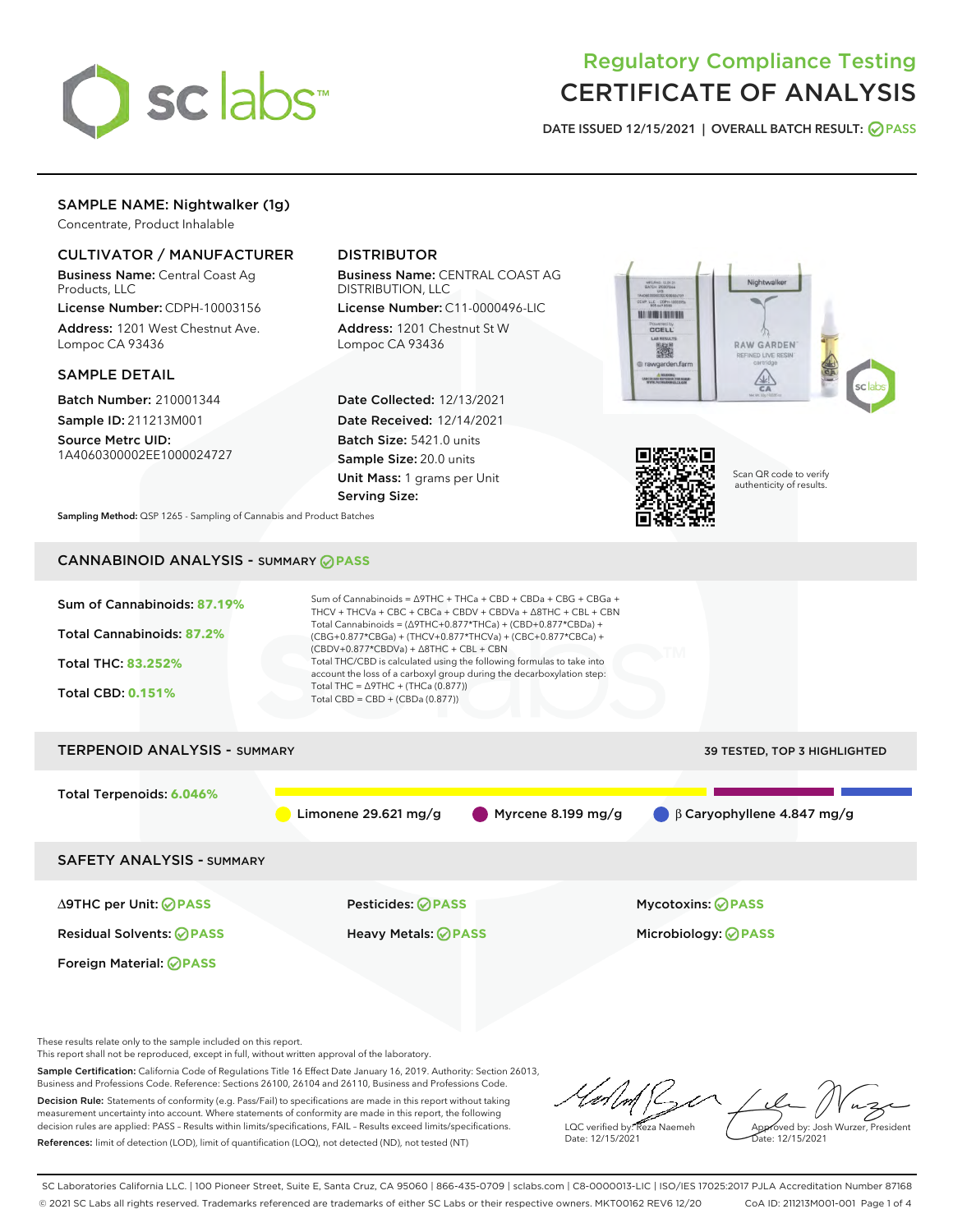



NIGHTWALKER (1G) | DATE ISSUED 12/15/2021 | OVERALL BATCH RESULT: **○** PASS

#### CANNABINOID TEST RESULTS - 12/14/2021 2 PASS

Tested by high-performance liquid chromatography with diode-array detection (HPLC-DAD). **Method:** QSP 1157 - Analysis of Cannabinoids by HPLC-DAD

#### TOTAL CANNABINOIDS: **87.2%**

Total Cannabinoids (Total THC) + (Total CBD) + (Total CBG) + (Total THCV) + (Total CBC) + (Total CBDV) + ∆8THC + CBL + CBN

TOTAL THC: **83.252%** Total THC (∆9THC+0.877\*THCa)

TOTAL CBD: **0.151%**

Total CBD (CBD+0.877\*CBDa)

TOTAL CBG: 2.627% Total CBG (CBG+0.877\*CBGa)

TOTAL THCV: 0.5% Total THCV (THCV+0.877\*THCVa)

TOTAL CBC: ND Total CBC (CBC+0.877\*CBCa)

TOTAL CBDV: ND Total CBDV (CBDV+0.877\*CBDVa)

| <b>COMPOUND</b>            | LOD/LOQ<br>(mg/g) | <b>MEASUREMENT</b><br><b>UNCERTAINTY</b><br>(mg/g) | <b>RESULT</b><br>(mg/g) | <b>RESULT</b><br>(%) |
|----------------------------|-------------------|----------------------------------------------------|-------------------------|----------------------|
| Δ9THC                      | 0.06 / 0.26       | ±28.639                                            | 832.52                  | 83.252               |
| <b>CBG</b>                 | 0.06/0.19         | ±1.035                                             | 26.27                   | 2.627                |
| <b>THCV</b>                | 0.1/0.2           | ±0.25                                              | 5.0                     | 0.50                 |
| <b>CBN</b>                 | 0.1/0.3           | ±0.25                                              | 3.9                     | 0.39                 |
| $\triangle$ 8THC           | 0.1/0.4           | ±0.22                                              | 2.7                     | 0.27                 |
| <b>CBD</b>                 | 0.07/0.29         | ±0.070                                             | 1.51                    | 0.151                |
| <b>THCa</b>                | 0.05/0.14         | N/A                                                | <b>ND</b>               | <b>ND</b>            |
| <b>THCVa</b>               | 0.07/0.20         | N/A                                                | <b>ND</b>               | <b>ND</b>            |
| <b>CBDa</b>                | 0.02/0.19         | N/A                                                | <b>ND</b>               | <b>ND</b>            |
| <b>CBDV</b>                | 0.04 / 0.15       | N/A                                                | <b>ND</b>               | <b>ND</b>            |
| <b>CBDVa</b>               | 0.03/0.53         | N/A                                                | <b>ND</b>               | <b>ND</b>            |
| <b>CBGa</b>                | 0.1 / 0.2         | N/A                                                | <b>ND</b>               | <b>ND</b>            |
| <b>CBL</b>                 | 0.06 / 0.24       | N/A                                                | <b>ND</b>               | <b>ND</b>            |
| <b>CBC</b>                 | 0.2 / 0.5         | N/A                                                | <b>ND</b>               | <b>ND</b>            |
| <b>CBCa</b>                | 0.07/0.28         | N/A                                                | <b>ND</b>               | <b>ND</b>            |
| <b>SUM OF CANNABINOIDS</b> |                   |                                                    | 871.9 mg/g              | 87.19%               |

#### **UNIT MASS: 1 grams per Unit**

| ∆9THC per Unit                         | 1120 per-package limit | 832.52 mg/unit | <b>PASS</b> |
|----------------------------------------|------------------------|----------------|-------------|
| <b>Total THC per Unit</b>              |                        | 832.52 mg/unit |             |
| <b>CBD per Unit</b>                    |                        | $1.51$ mg/unit |             |
| <b>Total CBD per Unit</b>              |                        | $1.51$ mg/unit |             |
| <b>Sum of Cannabinoids</b><br>per Unit |                        | 871.9 mg/unit  |             |
| <b>Total Cannabinoids</b><br>per Unit  |                        | 871.9 mg/unit  |             |

| <b>COMPOUND</b>           | LOD/LOQ<br>(mg/g) | <b>MEASUREMENT</b><br><b>UNCERTAINTY</b><br>(mg/g) | <b>RESULT</b><br>(mg/g)                          | <b>RESULT</b><br>$(\%)$ |
|---------------------------|-------------------|----------------------------------------------------|--------------------------------------------------|-------------------------|
| Limonene                  | 0.005 / 0.016     | ±0.4236                                            | 29.621                                           | 2.9621                  |
| <b>Myrcene</b>            | 0.008 / 0.025     | ±0.1058                                            | 8.199                                            | 0.8199                  |
| $\beta$ Caryophyllene     | 0.004 / 0.012     | ±0.1726                                            | 4.847                                            | 0.4847                  |
| $\beta$ Pinene            | 0.004 / 0.014     | ±0.0465                                            | 4.046                                            | 0.4046                  |
| Ocimene                   | 0.011 / 0.038     | ±0.1045                                            | 3.255                                            | 0.3255                  |
| $\alpha$ Pinene           | 0.005 / 0.017     | ±0.0251                                            | 2.913                                            | 0.2913                  |
| Linalool                  | 0.009 / 0.032     | ±0.0890                                            | 2.342                                            | 0.2342                  |
| Fenchol                   | 0.010 / 0.034     | ±0.0435                                            | 1.123                                            | 0.1123                  |
| $\alpha$ Humulene         | 0.009/0.029       | ±0.0360                                            | 1.123                                            | 0.1123                  |
| Terpinolene               | 0.008 / 0.026     | ±0.0188                                            | 0.918                                            | 0.0918                  |
| Camphene                  | 0.005 / 0.015     | ±0.0062                                            | 0.535                                            | 0.0535                  |
| Terpineol                 | 0.016 / 0.055     | ±0.0310                                            | 0.505                                            | 0.0505                  |
| trans- $\beta$ -Farnesene | 0.008 / 0.025     | ±0.0117                                            | 0.329                                            | 0.0329                  |
| Fenchone                  | 0.009 / 0.028     | ±0.0055                                            | 0.189                                            | 0.0189                  |
| <b>Borneol</b>            | 0.005 / 0.016     | ±0.0064                                            | 0.152                                            | 0.0152                  |
| Nerolidol                 | 0.009 / 0.028     | ±0.0032                                            | 0.051                                            | 0.0051                  |
| $\alpha$ Phellandrene     | 0.006 / 0.020     | ±0.0007                                            | 0.050                                            | 0.0050                  |
| Guaiol                    | 0.009 / 0.030     | ±0.0021                                            | 0.045                                            | 0.0045                  |
| $\alpha$ Terpinene        | 0.005 / 0.017     | ±0.0006                                            | 0.037                                            | 0.0037                  |
| 3 Carene                  | 0.005 / 0.018     | ±0.0005                                            | 0.036                                            | 0.0036                  |
| $\alpha$ Bisabolol        | 0.008 / 0.026     | ±0.0019                                            | 0.035                                            | 0.0035                  |
| $\gamma$ Terpinene        | 0.006 / 0.018     | ±0.0006                                            | 0.034                                            | 0.0034                  |
| Valencene                 | 0.009 / 0.030     | ±0.0021                                            | 0.030                                            | 0.0030                  |
| Sabinene Hydrate          | 0.006 / 0.022     | ±0.0010                                            | 0.025                                            | 0.0025                  |
| Citronellol               | 0.003 / 0.010     | ±0.0010                                            | 0.020                                            | 0.0020                  |
| p-Cymene                  | 0.005 / 0.016     | N/A                                                | <loq< th=""><th><loq< th=""></loq<></th></loq<>  | <loq< th=""></loq<>     |
| Isoborneol                | 0.004 / 0.012     | N/A                                                | <loq< th=""><th><loq< th=""></loq<></th></loq<>  | <loq< th=""></loq<>     |
| Nerol                     | 0.003 / 0.011     | N/A                                                | <loq< th=""><th><math>&lt;</math>LOQ</th></loq<> | $<$ LOQ                 |
| Caryophyllene<br>Oxide    | 0.010 / 0.033     | N/A                                                | <loq< th=""><th><loq< th=""></loq<></th></loq<>  | <loq< th=""></loq<>     |
| Sabinene                  | 0.004 / 0.014     | N/A                                                | <b>ND</b>                                        | <b>ND</b>               |
| Eucalyptol                | 0.006 / 0.018     | N/A                                                | ND                                               | ND                      |
| (-)-Isopulegol            | 0.005 / 0.016     | N/A                                                | ND                                               | <b>ND</b>               |
| Camphor                   | 0.006 / 0.019     | N/A                                                | ND                                               | ND                      |
| Menthol                   | 0.008 / 0.025     | N/A                                                | ND                                               | <b>ND</b>               |
| R-(+)-Pulegone            | 0.003 / 0.011     | N/A                                                | ND                                               | <b>ND</b>               |
| Geraniol                  | 0.002 / 0.007     | N/A                                                | ND                                               | ND                      |
| <b>Geranyl Acetate</b>    | 0.004 / 0.014     | N/A                                                | ND                                               | <b>ND</b>               |
| $\alpha$ Cedrene          | 0.005 / 0.016     | N/A                                                | ND                                               | <b>ND</b>               |
| Cedrol                    | 0.008 / 0.027     | N/A                                                | ND                                               | ND                      |
| <b>TOTAL TERPENOIDS</b>   |                   |                                                    | 60.460 mg/g                                      | 6.046%                  |

SC Laboratories California LLC. | 100 Pioneer Street, Suite E, Santa Cruz, CA 95060 | 866-435-0709 | sclabs.com | C8-0000013-LIC | ISO/IES 17025:2017 PJLA Accreditation Number 87168 © 2021 SC Labs all rights reserved. Trademarks referenced are trademarks of either SC Labs or their respective owners. MKT00162 REV6 12/20 CoA ID: 211213M001-001 Page 2 of 4

# TERPENOID TEST RESULTS - 12/15/2021

Terpene analysis utilizing gas chromatography-flame ionization detection (GC-FID). **Method:** QSP 1192 - Analysis of Terpenoids by GC-FID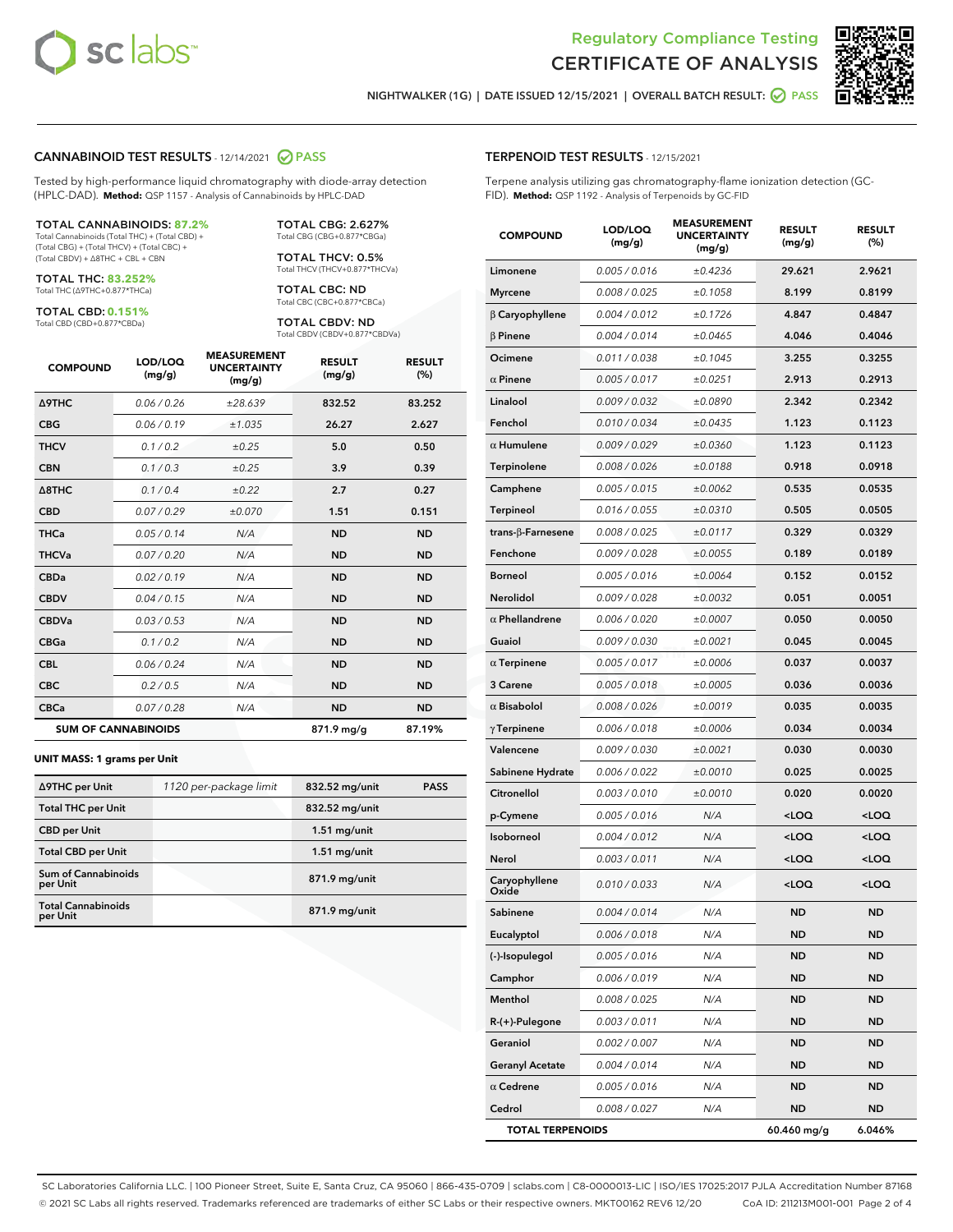



NIGHTWALKER (1G) | DATE ISSUED 12/15/2021 | OVERALL BATCH RESULT: ● PASS

# CATEGORY 1 PESTICIDE TEST RESULTS - 12/15/2021 2 PASS

Pesticide and plant growth regulator analysis utilizing high-performance liquid chromatography-mass spectrometry (HPLC-MS) or gas chromatography-mass spectrometry (GC-MS). \*GC-MS utilized where indicated. **Method:** QSP 1212 - Analysis of Pesticides and Mycotoxins by LC-MS or QSP 1213 - Analysis of Pesticides by GC-MS

| <b>COMPOUND</b>             | LOD/LOQ<br>$(\mu g/g)$ | <b>ACTION</b><br><b>LIMIT</b><br>$(\mu g/g)$ | <b>MEASUREMENT</b><br><b>UNCERTAINTY</b><br>$(\mu g/g)$ | <b>RESULT</b><br>$(\mu g/g)$ | <b>RESULT</b> |
|-----------------------------|------------------------|----------------------------------------------|---------------------------------------------------------|------------------------------|---------------|
| Aldicarb                    | 0.03 / 0.08            | $\ge$ LOD                                    | N/A                                                     | <b>ND</b>                    | <b>PASS</b>   |
| Carbofuran                  | 0.02 / 0.05            | $\ge$ LOD                                    | N/A                                                     | <b>ND</b>                    | <b>PASS</b>   |
| Chlordane*                  | 0.03 / 0.08            | $\ge$ LOD                                    | N/A                                                     | <b>ND</b>                    | <b>PASS</b>   |
| Chlorfenapyr*               | 0.03/0.10              | $\ge$ LOD                                    | N/A                                                     | <b>ND</b>                    | <b>PASS</b>   |
| Chlorpyrifos                | 0.02 / 0.06            | $\ge$ LOD                                    | N/A                                                     | <b>ND</b>                    | <b>PASS</b>   |
| Coumaphos                   | 0.02 / 0.07            | $\ge$ LOD                                    | N/A                                                     | <b>ND</b>                    | <b>PASS</b>   |
| Daminozide                  | 0.02 / 0.07            | $\ge$ LOD                                    | N/A                                                     | <b>ND</b>                    | <b>PASS</b>   |
| <b>DDVP</b><br>(Dichlorvos) | 0.03/0.09              | $>$ LOD                                      | N/A                                                     | <b>ND</b>                    | <b>PASS</b>   |
| Dimethoate                  | 0.03 / 0.08            | $\ge$ LOD                                    | N/A                                                     | <b>ND</b>                    | <b>PASS</b>   |
| Ethoprop(hos)               | 0.03/0.10              | $>$ LOD                                      | N/A                                                     | <b>ND</b>                    | <b>PASS</b>   |
| Etofenprox                  | 0.02 / 0.06            | $\ge$ LOD                                    | N/A                                                     | <b>ND</b>                    | <b>PASS</b>   |
| Fenoxycarb                  | 0.03 / 0.08            | $\ge$ LOD                                    | N/A                                                     | <b>ND</b>                    | <b>PASS</b>   |
| Fipronil                    | 0.03/0.08              | $\ge$ LOD                                    | N/A                                                     | <b>ND</b>                    | <b>PASS</b>   |
| Imazalil                    | 0.02 / 0.06            | $\geq$ LOD                                   | N/A                                                     | <b>ND</b>                    | <b>PASS</b>   |
| <b>Methiocarb</b>           | 0.02 / 0.07            | $\ge$ LOD                                    | N/A                                                     | <b>ND</b>                    | <b>PASS</b>   |
| Methyl<br>parathion         | 0.03/0.10              | $\ge$ LOD                                    | N/A                                                     | <b>ND</b>                    | <b>PASS</b>   |
| <b>Mevinphos</b>            | 0.03/0.09              | $\ge$ LOD                                    | N/A                                                     | <b>ND</b>                    | <b>PASS</b>   |
| Paclobutrazol               | 0.02 / 0.05            | $>$ LOD                                      | N/A                                                     | <b>ND</b>                    | <b>PASS</b>   |
| Propoxur                    | 0.03 / 0.09            | $\ge$ LOD                                    | N/A                                                     | <b>ND</b>                    | <b>PASS</b>   |
| Spiroxamine                 | 0.03 / 0.08            | $\ge$ LOD                                    | N/A                                                     | <b>ND</b>                    | <b>PASS</b>   |
| Thiacloprid                 | 0.03/0.10              | $\ge$ LOD                                    | N/A                                                     | <b>ND</b>                    | <b>PASS</b>   |

#### CATEGORY 2 PESTICIDE TEST RESULTS - 12/15/2021 @ PASS

| <b>COMPOUND</b>          | LOD/LOO<br>$(\mu g/g)$ | <b>ACTION</b><br>LIMIT<br>$(\mu g/g)$ | <b>MEASUREMENT</b><br><b>UNCERTAINTY</b><br>$(\mu g/g)$ | <b>RESULT</b><br>$(\mu g/g)$ | <b>RESULT</b> |  |
|--------------------------|------------------------|---------------------------------------|---------------------------------------------------------|------------------------------|---------------|--|
| Abamectin                | 0.03/0.10              | 0.1                                   | N/A                                                     | <b>ND</b>                    | <b>PASS</b>   |  |
| Acephate                 | 0.02/0.07              | 0.1                                   | N/A                                                     | <b>ND</b>                    | <b>PASS</b>   |  |
| Acequinocyl              | 0.02/0.07              | 0.1                                   | N/A                                                     | <b>ND</b>                    | <b>PASS</b>   |  |
| Acetamiprid              | 0.02 / 0.05            | 0.1                                   | N/A                                                     | <b>ND</b>                    | <b>PASS</b>   |  |
| Azoxystrobin             | 0.02/0.07              | 0.1                                   | N/A                                                     | <b>ND</b>                    | <b>PASS</b>   |  |
| <b>Bifenazate</b>        | 0.01 / 0.04            | 0.1                                   | N/A                                                     | <b>ND</b>                    | <b>PASS</b>   |  |
| <b>Bifenthrin</b>        | 0.02 / 0.05            | 3                                     | N/A                                                     | <b>ND</b>                    | <b>PASS</b>   |  |
| <b>Boscalid</b>          | 0.03/0.09              | 0.1                                   | N/A                                                     | <b>ND</b>                    | <b>PASS</b>   |  |
| Captan                   | 0.19/0.57              | 0.7                                   | N/A                                                     | <b>ND</b>                    | <b>PASS</b>   |  |
| Carbaryl                 | 0.02/0.06              | 0.5                                   | N/A                                                     | <b>ND</b>                    | <b>PASS</b>   |  |
| Chlorantranilip-<br>role | 0.04/0.12              | 10                                    | N/A                                                     | <b>ND</b>                    | <b>PASS</b>   |  |
| Clofentezine             | 0.03/0.09              | 0.1                                   | N/A                                                     | <b>ND</b>                    | <b>PASS</b>   |  |

# CATEGORY 2 PESTICIDE TEST RESULTS - 12/15/2021 continued

| <b>COMPOUND</b>               | LOD/LOQ<br>(µg/g) | <b>ACTION</b><br><b>LIMIT</b><br>$(\mu g/g)$ | <b>MEASUREMENT</b><br><b>UNCERTAINTY</b><br>$(\mu g/g)$ | <b>RESULT</b><br>(µg/g) | <b>RESULT</b> |
|-------------------------------|-------------------|----------------------------------------------|---------------------------------------------------------|-------------------------|---------------|
| Cyfluthrin                    | 0.12 / 0.38       | $\overline{c}$                               | N/A                                                     | ND                      | <b>PASS</b>   |
| Cypermethrin                  | 0.11 / 0.32       | $\mathcal{I}$                                | N/A                                                     | ND                      | <b>PASS</b>   |
| <b>Diazinon</b>               | 0.02 / 0.05       | 0.1                                          | N/A                                                     | <b>ND</b>               | <b>PASS</b>   |
| Dimethomorph                  | 0.03 / 0.09       | 2                                            | N/A                                                     | ND                      | <b>PASS</b>   |
| Etoxazole                     | 0.02 / 0.06       | 0.1                                          | N/A                                                     | ND                      | <b>PASS</b>   |
| Fenhexamid                    | 0.03 / 0.09       | 0.1                                          | N/A                                                     | ND                      | <b>PASS</b>   |
| Fenpyroximate                 | 0.02 / 0.06       | 0.1                                          | N/A                                                     | <b>ND</b>               | <b>PASS</b>   |
| Flonicamid                    | 0.03 / 0.10       | 0.1                                          | N/A                                                     | ND                      | <b>PASS</b>   |
| Fludioxonil                   | 0.03 / 0.10       | 0.1                                          | N/A                                                     | ND                      | <b>PASS</b>   |
| Hexythiazox                   | 0.02 / 0.07       | 0.1                                          | N/A                                                     | ND                      | <b>PASS</b>   |
| Imidacloprid                  | 0.04 / 0.11       | 5                                            | N/A                                                     | ND                      | <b>PASS</b>   |
| Kresoxim-methyl               | 0.02 / 0.07       | 0.1                                          | N/A                                                     | ND                      | <b>PASS</b>   |
| Malathion                     | 0.03 / 0.09       | 0.5                                          | N/A                                                     | <b>ND</b>               | <b>PASS</b>   |
| Metalaxyl                     | 0.02 / 0.07       | $\overline{c}$                               | N/A                                                     | ND                      | <b>PASS</b>   |
| Methomyl                      | 0.03 / 0.10       | 1                                            | N/A                                                     | ND                      | <b>PASS</b>   |
| Myclobutanil                  | 0.03 / 0.09       | 0.1                                          | N/A                                                     | <b>ND</b>               | <b>PASS</b>   |
| Naled                         | 0.02 / 0.07       | 0.1                                          | N/A                                                     | ND                      | <b>PASS</b>   |
| Oxamyl                        | 0.04 / 0.11       | 0.5                                          | N/A                                                     | ND                      | <b>PASS</b>   |
| Pentachloronitro-<br>benzene* | 0.03 / 0.09       | 0.1                                          | N/A                                                     | ND                      | <b>PASS</b>   |
| Permethrin                    | 0.04 / 0.12       | 0.5                                          | N/A                                                     | ND                      | <b>PASS</b>   |
| Phosmet                       | 0.03 / 0.10       | 0.1                                          | N/A                                                     | ND                      | <b>PASS</b>   |
| Piperonylbu-<br>toxide        | 0.02 / 0.07       | 3                                            | N/A                                                     | ND                      | <b>PASS</b>   |
| Prallethrin                   | 0.03 / 0.08       | 0.1                                          | N/A                                                     | ND                      | <b>PASS</b>   |
| Propiconazole                 | 0.02 / 0.07       | 0.1                                          | N/A                                                     | ND                      | <b>PASS</b>   |
| Pyrethrins                    | 0.04 / 0.12       | 0.5                                          | N/A                                                     | ND                      | <b>PASS</b>   |
| Pyridaben                     | 0.02 / 0.07       | 0.1                                          | N/A                                                     | <b>ND</b>               | <b>PASS</b>   |
| Spinetoram                    | 0.02 / 0.07       | 0.1                                          | N/A                                                     | ND                      | <b>PASS</b>   |
| Spinosad                      | 0.02 / 0.07       | 0.1                                          | N/A                                                     | ND                      | <b>PASS</b>   |
| Spiromesifen                  | 0.02 / 0.05       | 0.1                                          | N/A                                                     | <b>ND</b>               | <b>PASS</b>   |
| Spirotetramat                 | 0.02 / 0.06       | 0.1                                          | N/A                                                     | ND                      | <b>PASS</b>   |
| Tebuconazole                  | 0.02 / 0.07       | 0.1                                          | N/A                                                     | ND                      | <b>PASS</b>   |
| Thiamethoxam                  | 0.03 / 0.10       | 5                                            | N/A                                                     | <b>ND</b>               | <b>PASS</b>   |
| Trifloxystrobin               | 0.03 / 0.08       | 0.1                                          | N/A                                                     | <b>ND</b>               | <b>PASS</b>   |

SC Laboratories California LLC. | 100 Pioneer Street, Suite E, Santa Cruz, CA 95060 | 866-435-0709 | sclabs.com | C8-0000013-LIC | ISO/IES 17025:2017 PJLA Accreditation Number 87168 © 2021 SC Labs all rights reserved. Trademarks referenced are trademarks of either SC Labs or their respective owners. MKT00162 REV6 12/20 CoA ID: 211213M001-001 Page 3 of 4